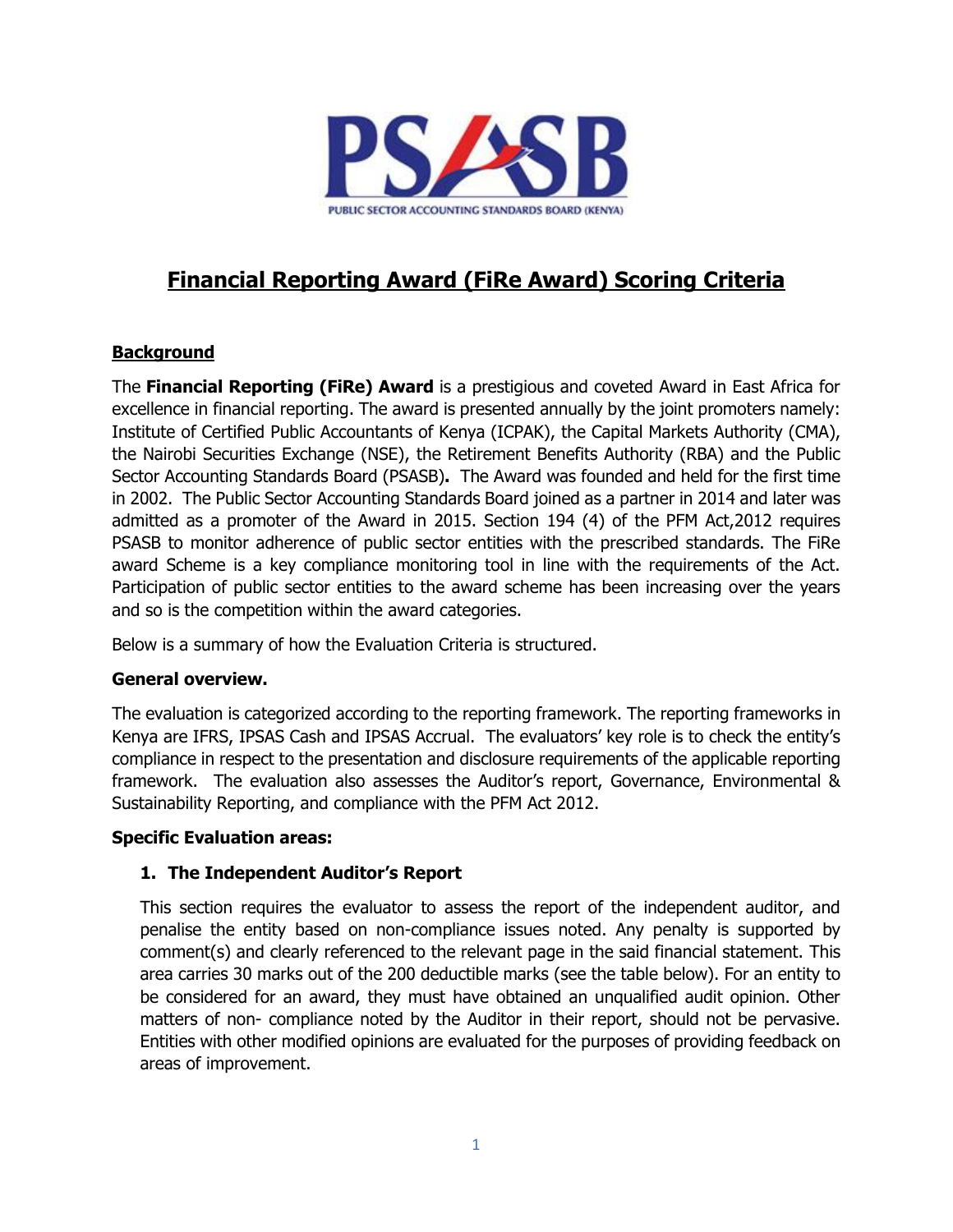# **2. IPSAS Cash/IPSAS Accrual/IFRS**

This Section requires the evaluator to assess the applicable IPSAS/IFRS and penalize the entity based on non-compliance issues noted. Any penalty is supported by comment(s) and clearly referenced to the relevant page in the said financial statements. This section carries 70 marks out of the 200 deductible marks as shown in the table below. The section evaluates an entity's compliance with standards under the applicable framework.

# **3. Clarity of notes**

This section requires the evaluator to assess the clarity of notes to the financial statements, significant accounting policies and explanatory information. Notes should be clear and sequential, and all material transactions and balances should be supported. Additionally other disclosure items should be complete and relevant to the understanding of users of financial information. Any instance of non-compliance is penalized to a maximum of 10 marks and is supported by comment(s) and clearly referenced to the relevant page in the said financial statement.

# **4. Compliance with the Public Finance Management Act and other applicable laws and regulations.**

This section requires the evaluator to assess compliance with the Public Finance Management (PFM) Act and any relevant and applicable statutes [such as the Companies Act, Universities Act, Banking Act, the Insurance Act, the Capital Markets Act etc.] as applicable to the entity under review. Any instance of non-compliance is penalized and is supported by comment(s) and clearly referenced to the relevant page in the said financial statement. This section carries 30 marks on a deductible basis since as shown in the table below.

## **5. Corporate Governance**

The (Governance-Ministries Departments and Agencies (MDAs) or Governance-State Corporations) are mutually exclusive, and the evaluator uses the appropriate checklist applicable to the entity under review. The evaluator is required to read the relevant reports and award marks (maximum of 30 marks) based on their professional judgement. The evaluator includes comments to justify marks awarded. In evaluating this area, the evaluators identify areas of improvement which are then notified to the participating entity.

## **6. Board and Management Reports, Presentation of performance data and the overall visual appearance of the annual report.**

This section evaluates the visual appearance of the annual report and financial statements. Further, the linkage of the entity's performance to the national economy and the sectoral performance is assessed. Management reports should be clearly articulated to ensure even non- finance users of the annual report are able to understand it. A maximum of 25 marks is awarded in this section.